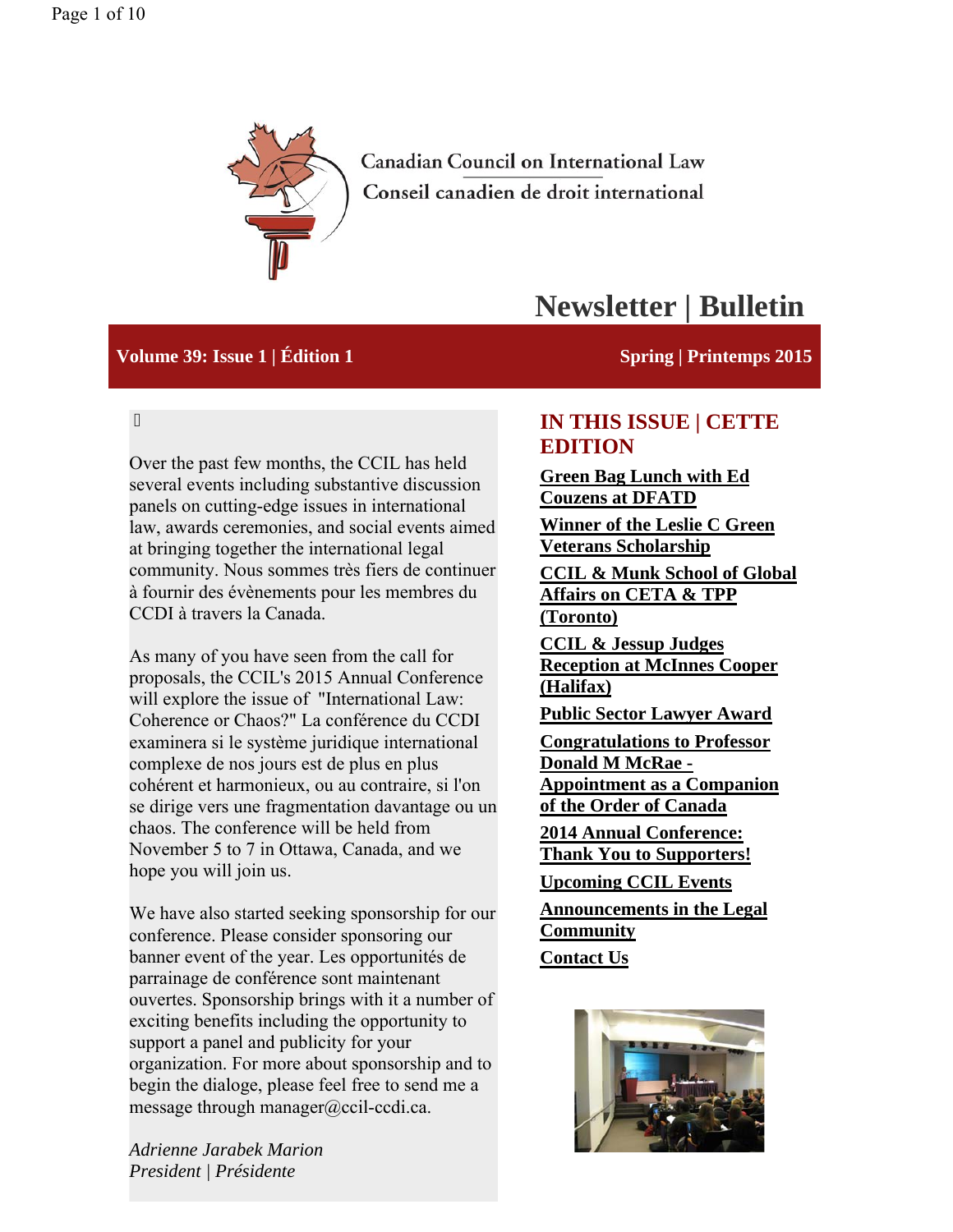# **Be careful of what you want, you might just get it! Green Bag Lunch with Ed Couzens on the Recent ICJ Antarctic Whaling Case**

### **By Ravipal Bains**

On January 21, the CCIL co-hosted a green bag lunch with the Department of Foreign Affairs, Trade and Development (DFATD) - Legal Bureau, the University of Ottawa - Faculty of Law, and the International Union for Conservation of Nature (IUCN) - Academy of Environmental Law, concerning the recent International Court of Justice (ICJ) Antarctic Whaling decision.

Ed Couzens, formerly of the School of Law, University of KwaZulu-Natal, gave the presentation on the ICJ's verdict and its aftermath. The theme of his presentation was "Be careful of what you want, you might just get it" referencing Australia's decision to seek ICJ's intervention.



The case is important as it dealt with one of the hotly debated issues in contemporary international environmental law. Couzens added that the case had assumed further significance since the ICJ has seldom adjudicated on environmental matters in recent years. The Court closed its dedicated chapter for environmental cases in 2006 without hearing a single case.

In his presentation Couzens stated that Australia

### **UPCOMING CCIL EVENTS**

**\_\_\_\_**

### **ÉVÉNEMENTS CCDI**

**44th Annual Conference: "International Law: Coherence or Chaos?"**

### **Ottawa | November 5 to 7**

CCIL's 2015 conference is an opportunity for international law practitioners from academia, NGOs, the public sector, and the private sector to come together to explore the issue of how international law has grown and whether it has moved towards fragmentation or unification. The conference will feature prominent figures in international law as keynote speakers and present numerous panels with practitioners at the forefront of international law. More information on this must-attend event will be available soon.

**La 44e Conférence annuelle du CCDI Le droit international: cohérence ou chaos? Ottawa | 5 au 7 novembre**

 $\frac{1}{2}$ 

La conférence du CCDI de 2015 est une occasion pour les académiciens du droit international, les praticiens d'ONG, du secteur public et du privé de se réunir pour examiner la question de savoir si le système juridique international complexe de nos jours est de plus en plus cohérent et harmonieux, ou au contraire se dirige vers une fragmentation davantage ou un chaos. Au titre des conférenciers,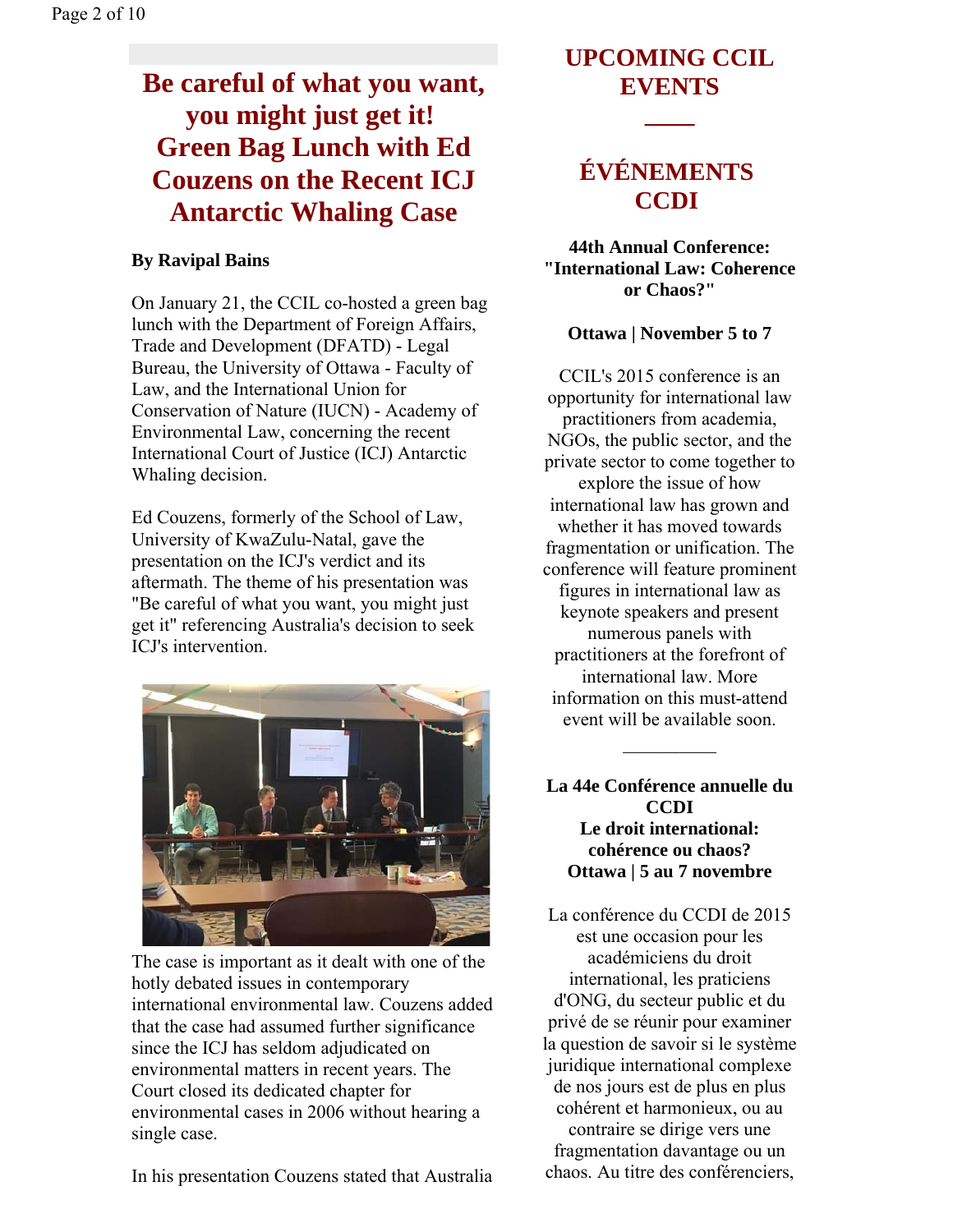initiated the litigation alleging that the Japanese research program (JARPA-II) was not a scientific research program as per Article 8 of the *International Convention for the Regulation of Whaling*. He added that domestic considerations and political pressures had also played a part in Australia's - and later New Zealand's - decision to join the litigation.

Reviewing the verdict, Couzens noted that it came out on the last day of the Japanese research whaling program for 2014. The ICJ held Article VIII to be an integral part of the convention. The Court stated that although the general Japanese whaling program could be described as research program, the particular program in dispute could not be described as scientific research program and the Court, therefore, ordered Japan to not issue any further licenses.

Discussing the implications for international environmental law, Couzens said that although Australia had won the case dealing a blow to Japan, it remained to be seen which country was best placed to turn the ruling to its advantage. As per the Court's decision any future program has to be justified on stringent scientific grounds. He mentioned that Japan has stated its intention to abide by the ICJ judgment, so it could be hard to argue against a new Japanese research-whaling program based on international law and scientific evidence as laid out in the verdict.

### **Congratulations to Anwar Mujtabah, Winner of the Leslie C Green Veterans Scholarship**

The CCIL extends its congratulations to Anwar Mujtabah, the 2015 recipient of the Leslie C Green Veterans Scholarship. Anwar was presented with the award on March 2 at the University of Victoria. The ceremony featured a presentation by Commander Sheila Archer, Assistant Judge Advocate General, Pacific Region on The Application of the Law of Armed Conflict to Military Operations. It was presented in conjunction by the CCIL and the UVic Law International Human Rights Law

la conférence annuelle mettra en exergue des éminentes personnalités du droit international de même que de nombreux panels animés par des praticiens de pointe. Participez à cet évènement extraordinaire, c'est aussi une opportunité unique de réseautage! Plus d'informations seront bientôt disponibles.

### **IN THE LEGAL COMMUNITY...**

**\_\_\_\_**

### **COMMUNAUTE JURIDIQUE...**

### **CCIL to Sponsor The Asian Desk Forum April 15 to 18 | Victoria**

CCIL is pleased to sponsor the Asian Desk Forum, taking place April 15-18 in Victoria, British Columbia, will look at recent legal developments in Asia and their relevance to the Americas.

The Forum will consist of an Asian Law Academy, aimed at early-career lawyers, and a main Conference Program, organized around issues of acute relevance to Asian legal practice, such as international arbitration in Asia, doing business in India, recent

developments in China and ASEAN, energy law, corporate social responsibility, and Latin America-Asia legal relations. Click here for more information.

**Ontario Bar Association Event: Key Developments in International Investment Law** 

**\_\_\_\_\_\_\_\_\_\_**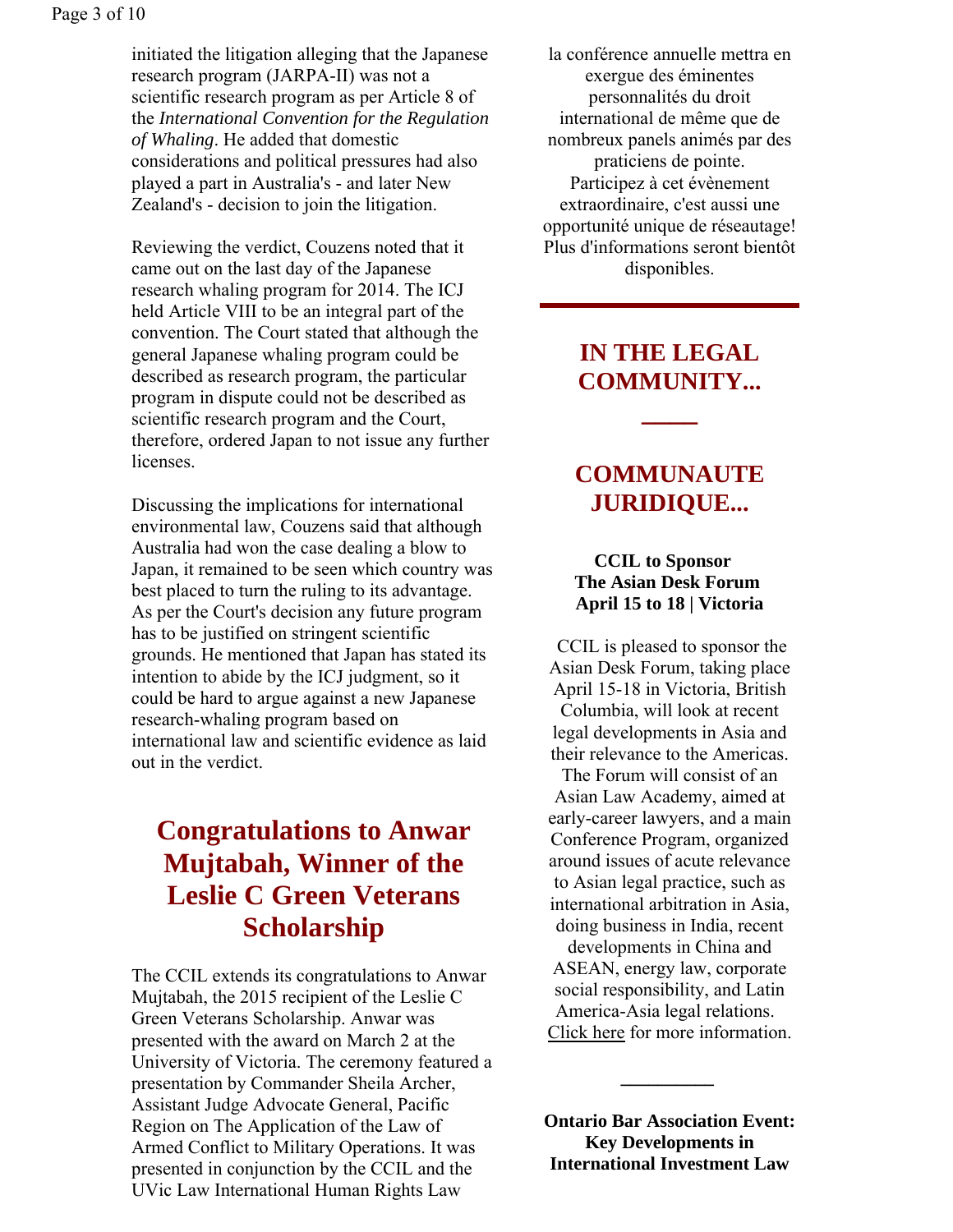Page 4 of 10

Association. To read Anwar's testimonial, click here.

The CCIL would also like to extend its thanks to the **John & Barbara Pool Memorial Funds** and the **Edmonton Community Foundation** for their generous support of the Leslie C. Green Veterans Scholarship. Without their contribution, it would not be possible to recognize the achievements of students and veterans like Anwar.

The Leslie C Green Veterans Scholarship provides tuition support to a Canadian Forces (Canadian Armed Forces) veteran entering or pursuing legal studies at the J.D. or LL.B. level in a Canadian law school. The scholarship is named in honour and memory of long-time friend of the CCIL and renowned international humanitarian law expert Professor Leslie C. Green. He spent his life advancing international law and developing humanitarian law for the greater protection of human rights during armed conflict.

### **CCIL & the Munk School of Global Affairs were Pleased to Co-host a Panel on the CETA & TPP**

CCIL & the Munk School of Global Affairs (University of Toronto), in conjunction with the University of Toronto Asian Institute, were pleased to present "Trading Generation: the Comprehensive Economic and Trade Agreement and Trans-Pacific Partnership Agreement" on February 24, 2015, in the Vivian and David Campbell Conference Facility, Munk School of Global Affairs, Toronto.

#### **and Investor-State Arbitration International Law May 5 | Toronto**

This program will provide participants with an understanding of key developments in international investment law, including investor-state arbitration.

Speakers will cover key developments and issues under the NAFTA and new generation trade and foreign investment protection agreements such as the CETA, the Canada-China FIPA and the TPP. Expert speakers from government, the private sector and academia will offer views on key investment law issues that are essential to understand for anyone practising or wishing to practise in the area.

For more information, click here.

**\_\_\_\_\_\_\_\_\_\_** 

#### **ICSID: An Introduction to ICSID Process May 4 | Ottawa**

The International Centre for Settlement of Investment Disputes will offer its one-day primer on practice and procedure in ICSID Convention Arbitration.

Canada's ratification of the ICSID Convention on November 1, 2013 made it possible for Canadian investors and the government of Canada to participate in ICSID Convention arbitration and conciliation. Opening remarks on the road to ratification of the ICSID Convention will be made by DFATD counsel and guests. The Secretary-General and experienced ICSID counsel will then present the ICSID system of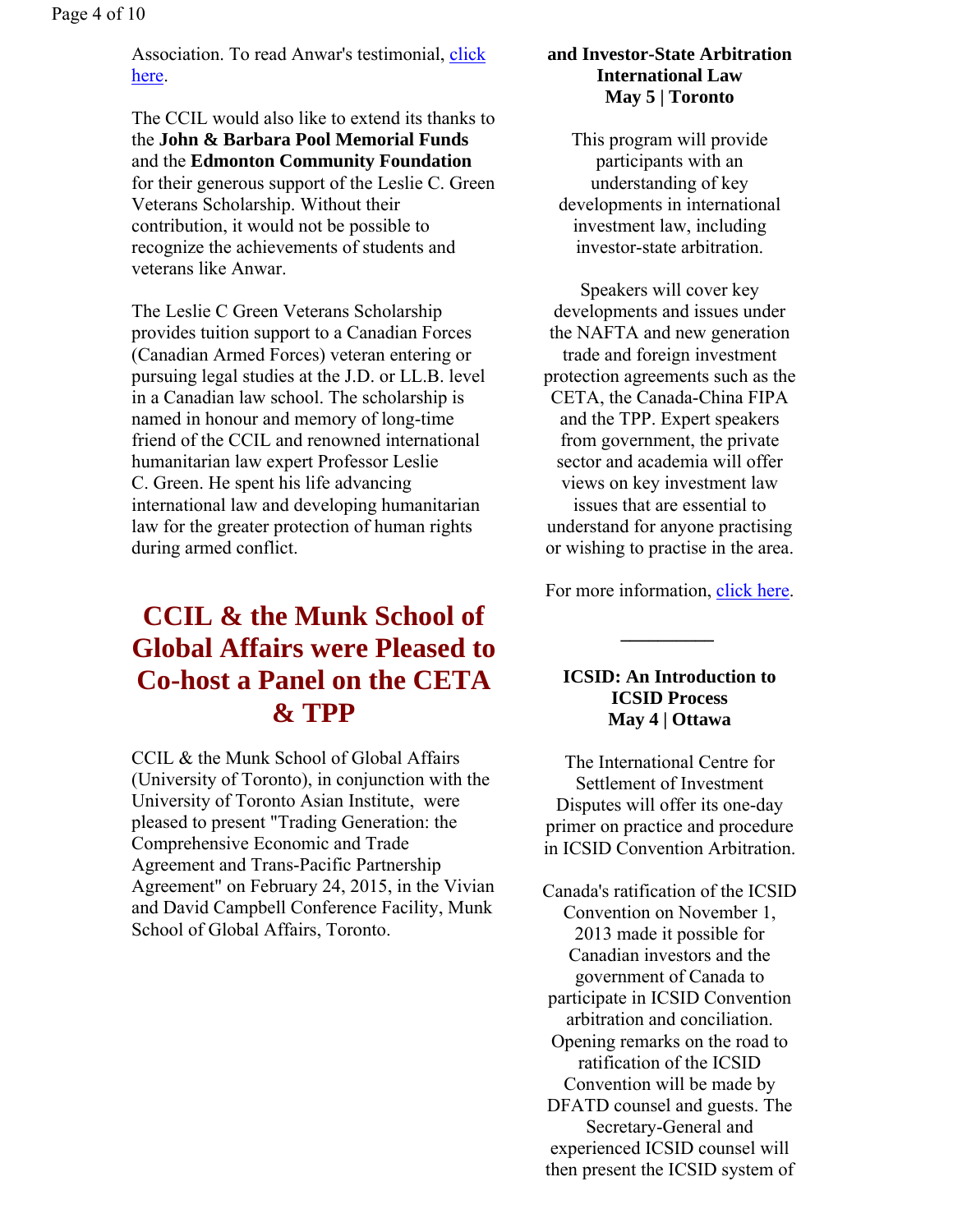

That afternoon, experts from a range of backgrounds provided their views and perspectives on the major legal and public policy issues arising from next generation free trade agreements. For instance, questions were asked such as "Do the TPP and CETA offer successful models of free trade agreements for a new generation of international trade?" and "What do these next generation treaties mean for Canada?"



The CCIL would particularly like to thank Frank LeSieur, from LeSieur Law, for coordinating the event.

Thank you to all for joining us and for an excellent afternoon!

### **Event Background:**

On October 18, 2013, Canada and the 28-State European Union ("EU") announced the conclusion of a new Comprehensive Economic and Trade Agreement ("CETA"). Set to commence in 2016, the CETA will remove 99% of tariffs between both parties, open Canada to a market of 500 million consumers and a combined GDP of \$17-trillion. The breadth and scope of the CETA are unparalleled in the

arbitration.

For more information, click here.

**\_\_\_\_\_\_\_\_\_\_**

**Conference: "International Law and Domestic Policies" October 30 to 31 | Ankara, Turkey**

Organized in cooperation with the Canada-based Intercultural Dialogue Institute.

For more details, please visit www.ildpconference.com.

**\_\_\_\_\_\_\_\_\_\_**

**Panel & Reception: "Canadian Investment Law and Policy in the Global Context: Are we getting it right?" April 30 | Ottawa** 5:00 p.m. - 7:00 p.m. Governor General II, The Westin Ottawa Hotel 11 Colonel By Drive, Ottawa

CIGI, in partnership with the University of Ottawa's Faculty of Law and the University of Bern's World Trade Institute, are delighted to invite you to a public panel on Canada's foreign investment policy.

Please RSVP by Friday, April 24th, 2015 HERE

**\_\_\_\_\_\_\_\_\_\_**

### **International Disaster Law Course**

April 27 to May 1 | Sanremo, Italy

The International Institute of Humnitarian Law, in cooperation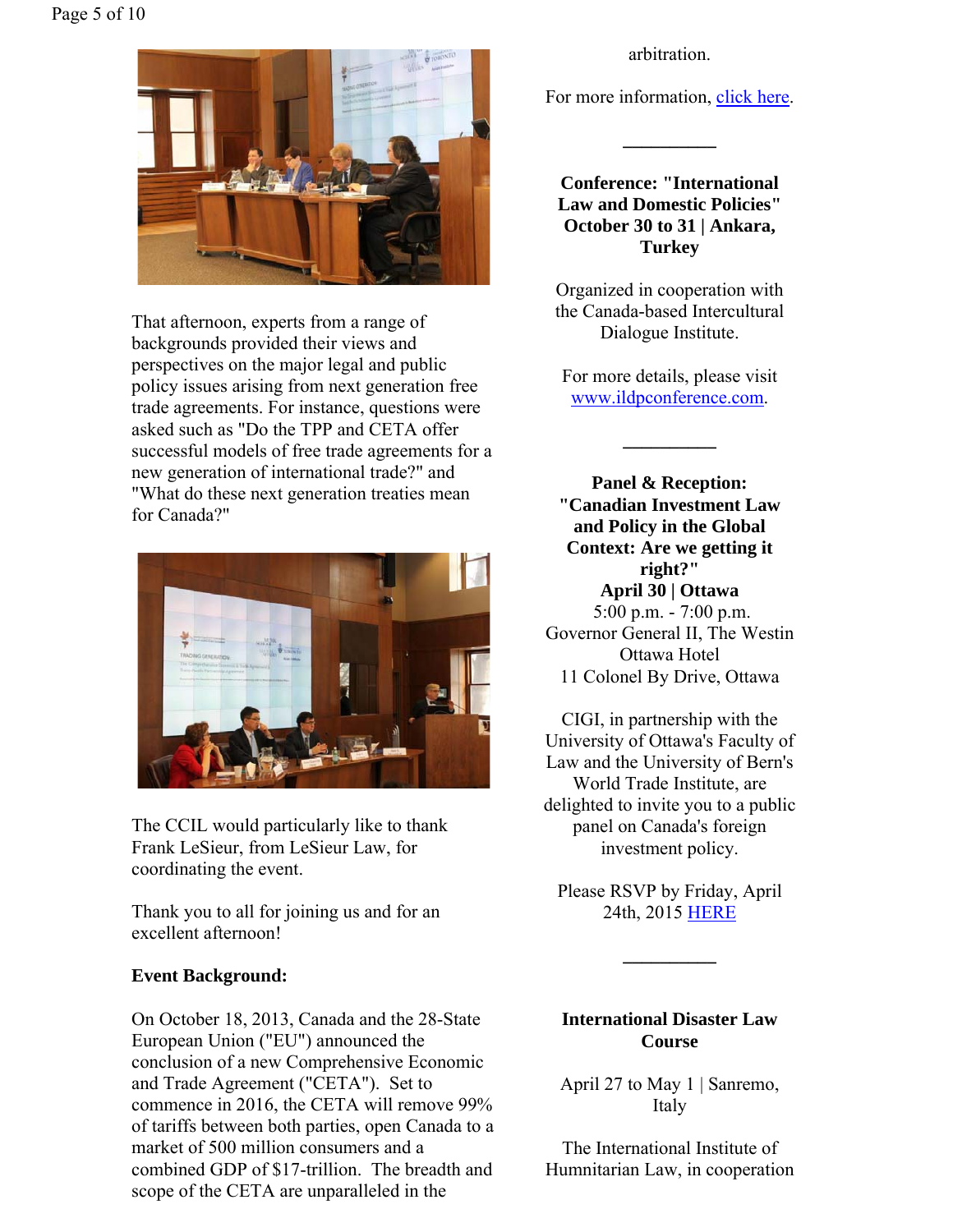history of Canadian-treaty making.

A year prior, on October 9, 2012, Canada also joined the formal negotiations of the Trans-Pacific Partnership Agreement ("TPP"), an agreement aimed at promoting free trade within the Asia-Pacific region. Today, the TPP counts 12 participants (Australia, Brunei, Canada, Chile, Japan, Malaysia, Mexico, New Zealand, Peru, Singapore, the United States, and Vietnam), covers 40% of the world's economic output, and 26% of global trade in terms of GDP. Taiwan, the Philippines, and South Korea have also recently expressed an interest in joining the TPP talks.

The event featured two panels, one on CETA and another the TPP. Stephen J. Toope, Director of the Munk School of Global Affairs, University of Toronto moderated the afternoon. Thank you to all the excellent speakers. For a full gallery of pictures, please visit the CCIL Facebook page.

### **CCIL Jessup Judges and Coaches Reception**

CCIL was pleased to renew its longstanding connections with the Canadian Round of the Jessup



International Law Moot Court Competition, which this year took place in Halifax on March 6. McInnes Cooper and the CCIL co-hosted an event which brought together the judges and coaches of the Jessup Moot.

with the International Federation of Red Cross and Red Crescent Societies and the International Disaster Law Project and with the support of the Italian Red Cross, will conduct the 2nd International Disaster Law Course from April 27 to May 1, in Sanremo, Italy.

The course on International Disaster Law (IDL) offers participants an opportunity to analyse one of today's most important legal challenges: the prevention and management of natural and man-made disasters.

For more information visit http://www.iihl.org/idlcourse.

**\_\_\_\_\_\_\_\_\_\_**

### **New Publication - Statelessness: the enigma of an international community by William E Conklin**

'Statelessness' is a legal status denoting lack of any nationality, a status whereby the otherwise normal link between an individual and a state is absent. The increasingly widespread problem of statelessness has profound legal, social, economic and psychological consequences but also gives rise to the paradox of an international community that claims universal standards for all natural persons while allowing its member states to allow statelessness to occur. In this powerfully argued book, Conklin critically evaluates traditional efforts to recognize and reduce statelessness. To read more about this new work, click

here.

 $\frac{1}{2}$ 

**New Publication - Adjudicating International Human Rights:**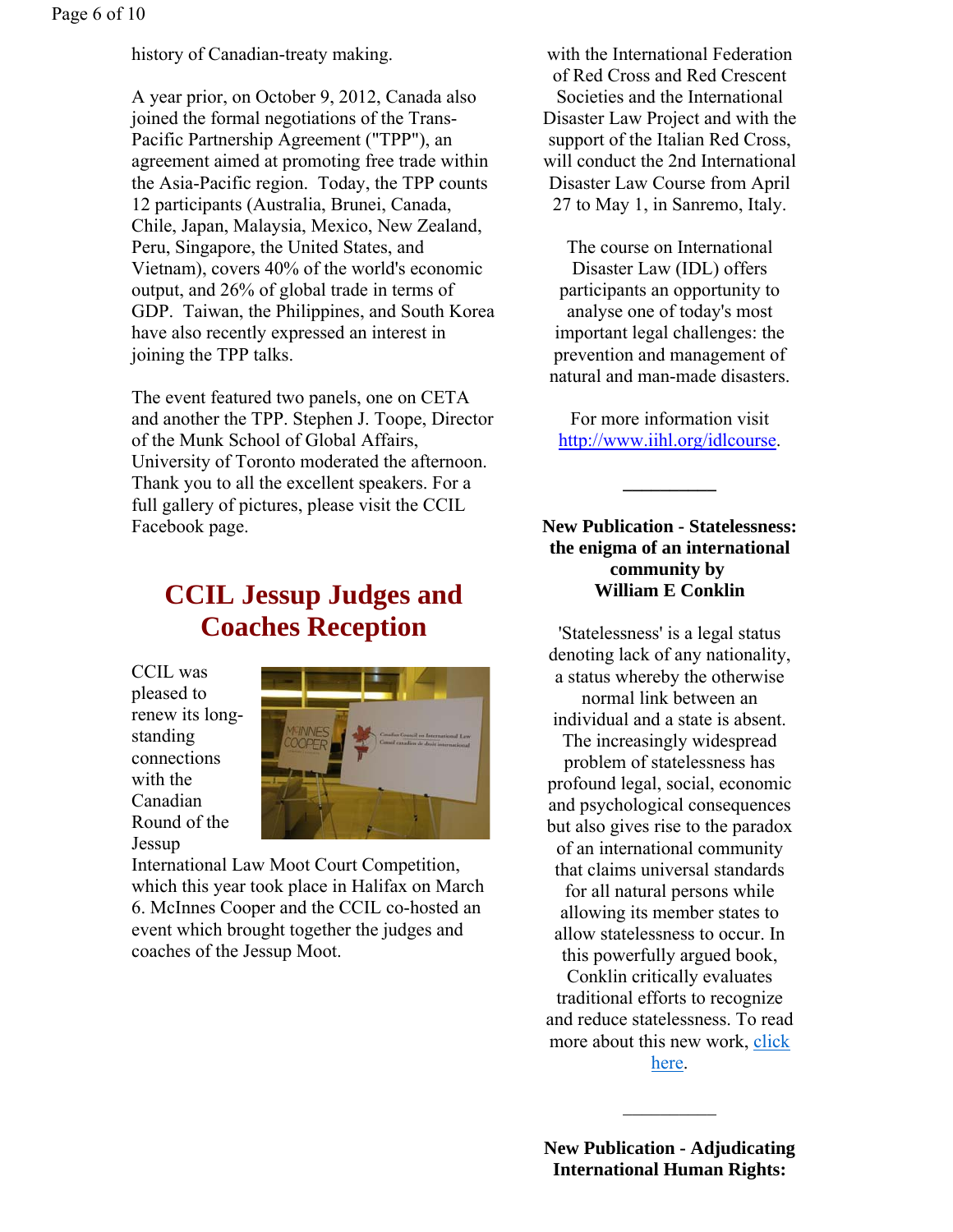

Held at the beautiful offices of McInnes Cooper overlooking Halifax harbour, members of the Halifax and Nova Scotia bar mingled with professors of international law, practitioners of international law both public and private, and enthusiasts of sound advocacy. The evening's gathering reflected the broad audience that the Jessup Moot attracts.



**Congratulations to Jonathan T. Fried, Ambassador and Permanent Representative of Canada to the WTO, recipient of the inaugural CCIL Public Sector Lawyer Award**

On March 17, 2015, CCIL presented its inaugural Public Sector Lawyer Award in the

Cadieux Auditorium at the Department of Foreign Affairs, Trade and Development (DFATD) to Jonathan T. Fried, Ambassador and Permanent Representative of Canada to the World Trade Organization, Geneva.



Adrienne Jarabek, CCIL President / Ambassador Jonathan T Fried / Kevin Gray, CCIL Awards Committee

#### **Essays in Honour of Sandy Ghandhi, edited by James A. Green and Christopher P.M. Waters**

*Adjudicating International Human Rights* honours Professor Sandy Ghandhi on his retirement from law teaching. It does so through a series of targeted essays which probe the framework and adequacy of international human rights adjudication. Eminent international law scholars (such as Sir Nigel Rodley, Professor Javaid Rehman and Professor Malcolm Evans), along with emerging writers in the field, take Professor Ghandhi's body of work - focused on human rights protection through legal institutions - as a starting point for a variety of analytical essays. *Adjudicating International Human Rights* includes chapters devoted to human rights protection in a number of different institutional contexts, ranging from the ICJ and the Human Rights Committee to truth commissions and NAFTA arbitration tribunals.

For more information click here.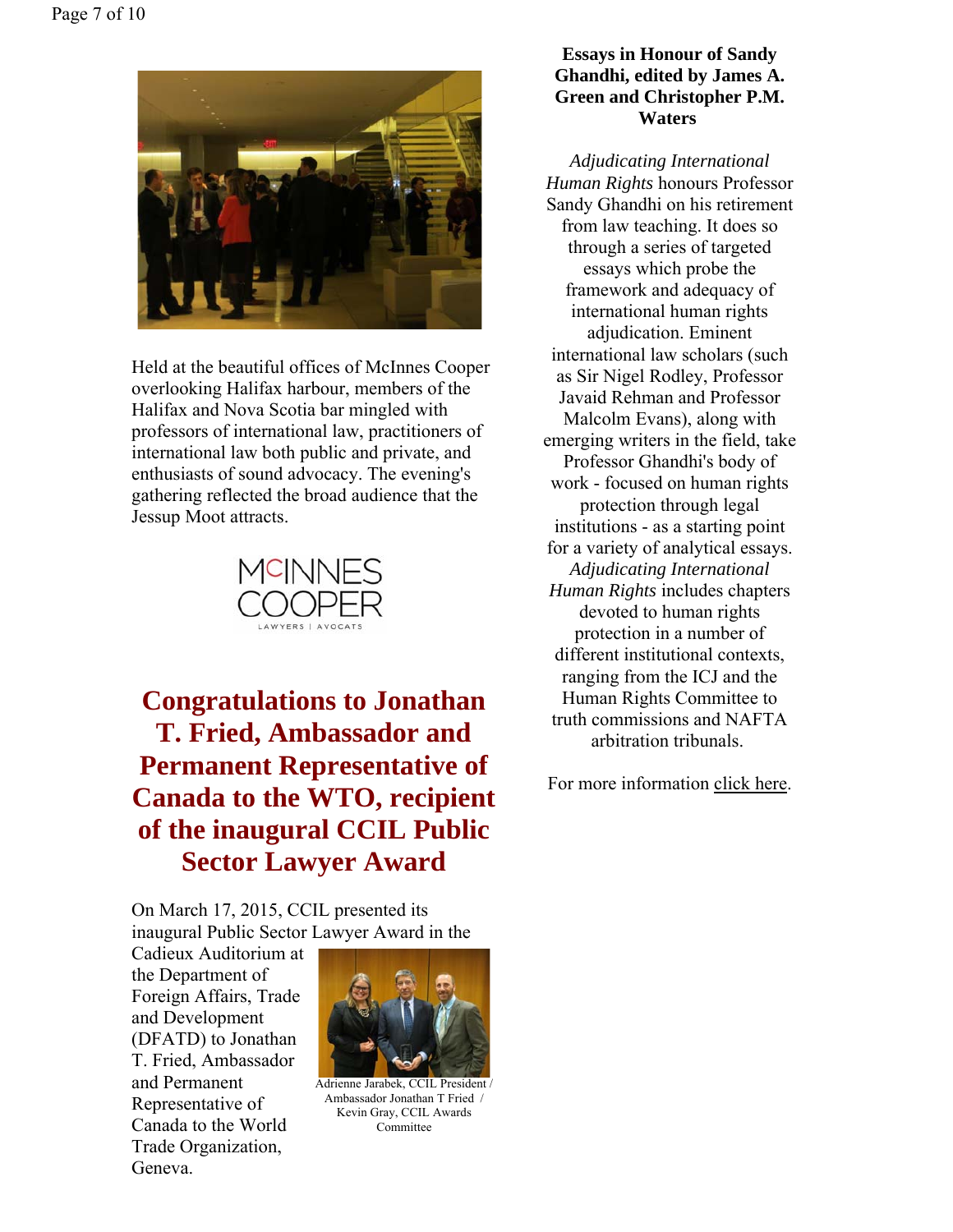A reception and awarding ceremony followed a panel discussion on "international law in government, the role of the public sector lawyer". Several high level government officials were on the panel who are, or have been, involved in international law issues while working for the government:

- Hugh Adsett, Deputy Legal Adviser, DFATD
- Colleen Swords, Deputy Minister, AANDC
- John Weekes, Senior Business Advisor, Bennett Jones LLP
- Cliff Sosnow, Partner, Fasken Martineau DuMoulin LLP



On behalf of the CCIL, congratulations to Ambassador Fried.

# **Congratulations to Professor Donald M McRae on his Appointment as a Companion of the Order of Canada**

The CCIL would like to congratulate Professor Donald M. McRae, former President of the CCIL, for his recent appointment as a Companion of the Order of Canada. The Order of Canada, one of Canada's highest civilian honours, was established in 1967 during Canada's centennial



year to recognize outstanding achievement,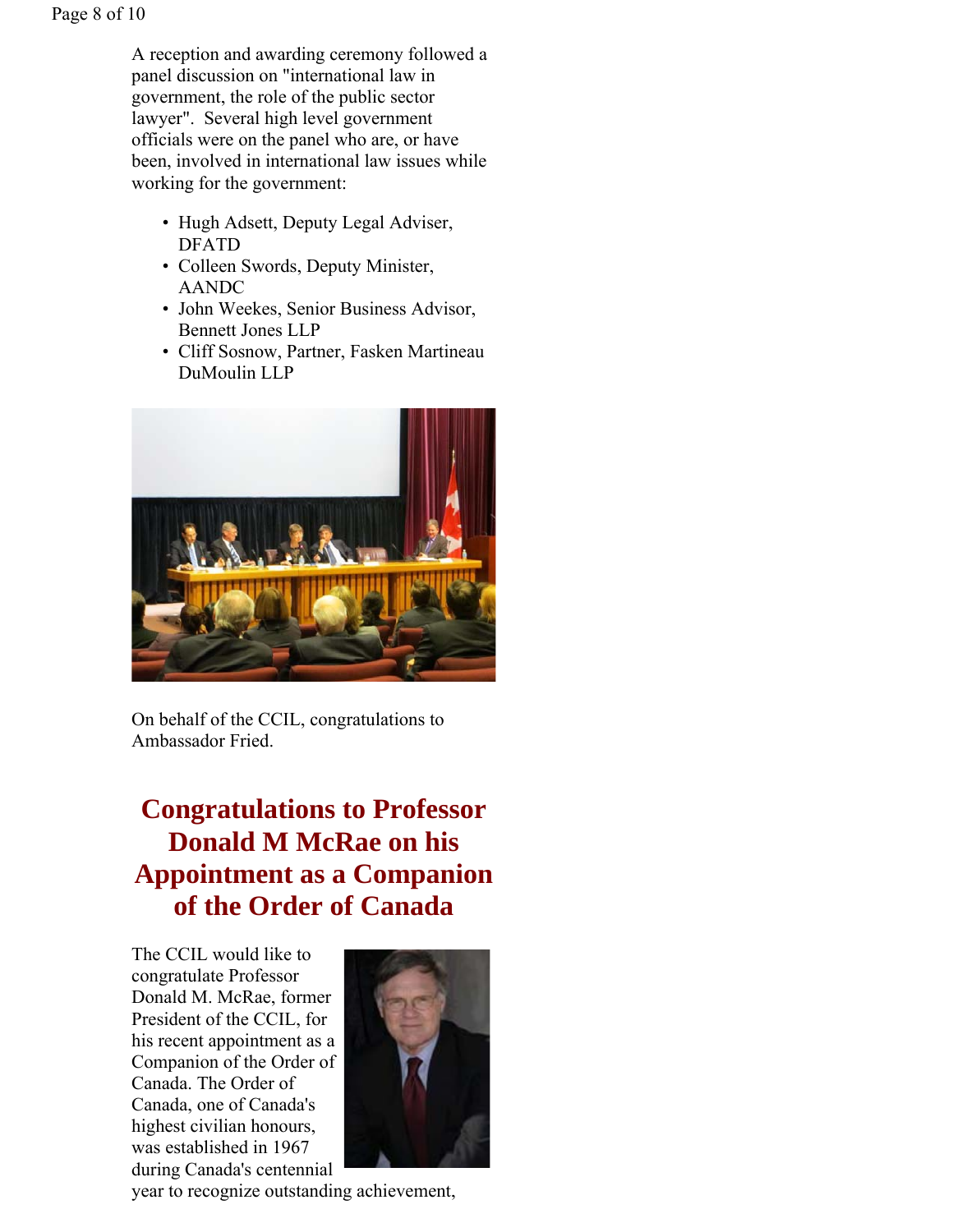Page 9 of 10

dedication to the community, and service to the nation.

Professor McRae currently holds the Soloway Chair in Business and Trade Law at the University of Ottawa Faculty of Law. He is also an adjunct professor at the Norman Patterson School of International Affairs at Carleton University. In 2003, the CCIL awarded him the John E. Read Medal for his distinguished contribution to international law. In 2006, he was elected to the International Law Commission. He was made a Fellow of the Royal Society of Canada in 2002.

# **2014 Annual CCIL Conference: Thank You to Our Supporters**

The CCIL held its 2014 Annual Conference from November 13 to November 15. We would like to take this opportunity to again thank our sponsors from last year.

Le CCDI remercie chaleureusement les commanditaires suivants pour leur généreuse contribution à la conférence 2014!